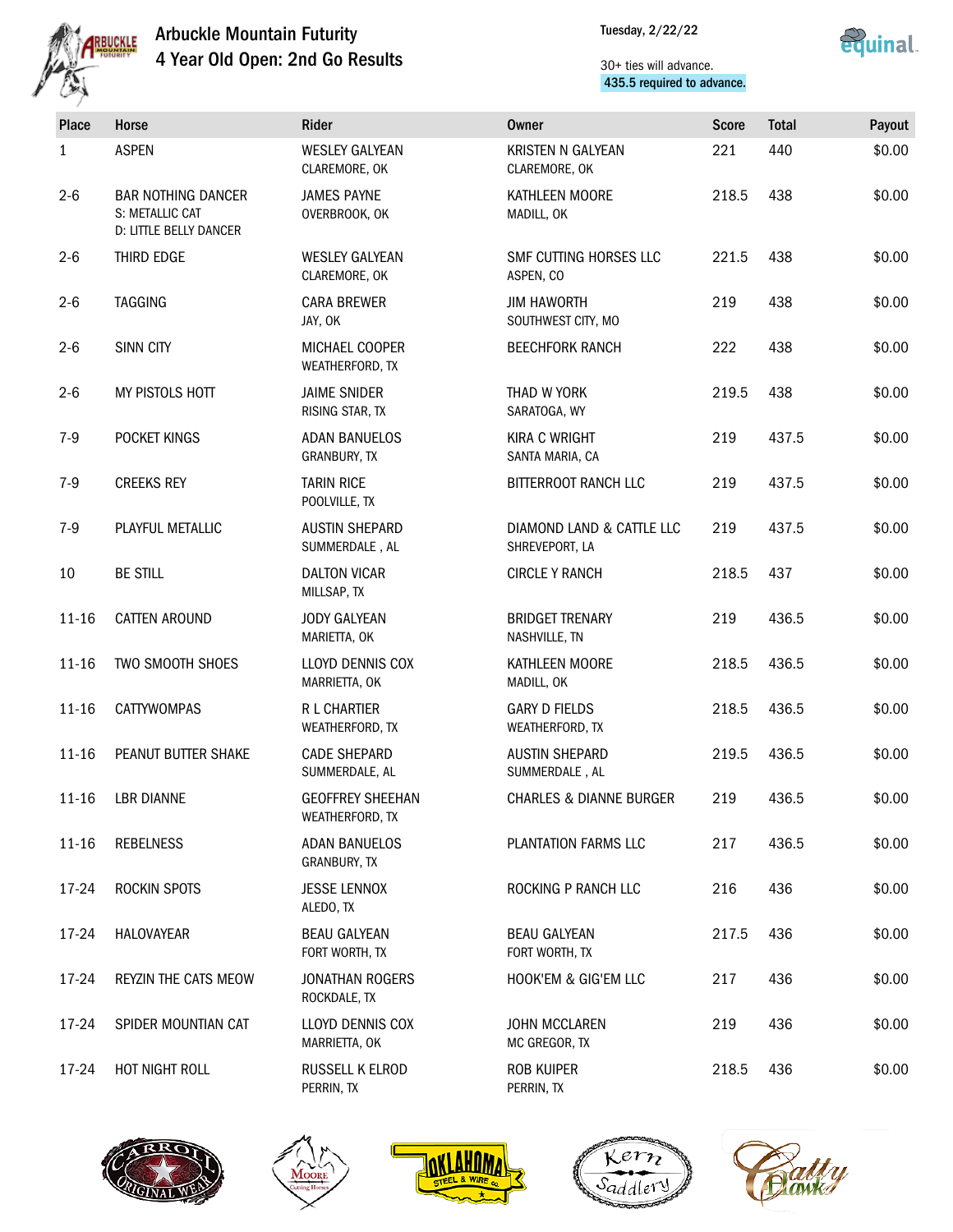

Tuesday, 2/22/22



| فلرعشما |                                                                |                                             |                                          |              |              |        |
|---------|----------------------------------------------------------------|---------------------------------------------|------------------------------------------|--------------|--------------|--------|
| Place   | Horse                                                          | Rider                                       | <b>Owner</b>                             | <b>Score</b> | <b>Total</b> | Payout |
| 17-24   | <b>REYBELS CAUSE</b>                                           | <b>BEAU GALYEAN</b><br>FORT WORTH, TX       | JACKPOT RANCH WEATHERFORD                | 216          | 436          | \$0.00 |
| 17-24   | <b>CASHIN DIRTY DEEDS</b>                                      | R L CHARTIER<br>WEATHERFORD, TX             | ANDERSON CATTLE CO                       | 217.5        | 436          | \$0.00 |
| 17-24   | <b>SHARP METAL</b>                                             | <b>DYLAN MEYER</b><br>JACKSON, CA           | <b>LAUREL MORAIS</b><br>PLEASANTON, CA   | 219.5        | 436          | \$0.00 |
| 25-30   | <b>MEZMORIZE</b>                                               | <b>TARIN RICE</b><br>POOLVILLE, TX          | <b>BARKER RANCH CH LLC</b><br>MADILL, OK | 217          | 435.5        | \$0.00 |
| 25-30   | DONT LOOK FOR TROUBL                                           | <b>DALTON VICAR</b><br>MILLSAP, TX          | <b>CIRCLE Y RANCH</b>                    | 219.5        | 435.5        | \$0.00 |
| 25-30   | SHUTUP N HISS ME                                               | <b>GEOFFREY SHEEHAN</b><br>WEATHERFORD, TX  | JEFFREY W FOLAND<br>WEATHERFORD, TX      | 217.5        | 435.5        | \$0.00 |
| 25-30   | POSH SPYCE                                                     | <b>ADAN BANUELOS</b><br><b>GRANBURY, TX</b> | PLANTATION FARMS LLC                     | 218.5        | 435.5        | \$0.00 |
| 25-30   | <b>BROWSIN</b>                                                 | <b>AUSTIN SHEPARD</b><br>SUMMERDALE, AL     | <b>GLENN &amp; DEBBIE DRAKE</b>          | 216.5        | 435.5        | \$0.00 |
| 25-30   | <b>FLASH N SANN</b>                                            | <b>CLAY JOHNSON</b><br>WEATHERFORD, TX      | <b>BILLIE AYLESWORTH</b><br>LIPAN, TX    | 216.5        | 435.5        | \$0.00 |
|         |                                                                | Requires: 435.5 to advance.                 |                                          |              |              |        |
| 31-35   | PRF ACCELERATOR<br>S: ONCE IN A BLU BOON<br>D: DUALIN CATOLINA | <b>GRANT SETNICKA</b><br>GRANDVIEW, TX      | PETER W DELEEUW<br>PAIGE, TX             | 219          | 435          | \$0.00 |
| 31-35   | JANIE WOOD                                                     | <b>JOHN MITCHELL</b><br>WEATHERFORD, TX     | <b>SLATE RIVER RANCH</b>                 | 217          | 435          | \$0.00 |
| 31-35   | <b>DMAC BIG TALKER</b>                                         | <b>CLINT ALLEN</b><br>WEATHERFORD, TX       | <b>DAVID MCDAVID</b><br>FORT WORTH, TX   | 217          | 435          | \$0.00 |
| 31-35   | REY VON HICAPOO                                                | <b>CASS TATUM</b><br>OVERBROOK, OK          | <b>LIBBY ELLIOTT</b><br>THACKERVILLE, OK | 217          | 435          | \$0.00 |
| 31-35   | <b>BILLY THA KID</b>                                           | <b>MORGAN CROMER</b><br>TEMPLETON, CA       | <b>JOHN DALLAIRE</b><br>ATASCADERO, CA   | 219.5        | 435          | \$0.00 |
| 36-41   | STARRY EYEDD                                                   | <b>CULLEN CHARTIER</b><br>MILLSAP, TX       | CIRCLE R CUTTING HORSES LLC<br>OCALA, FL | 219          | 434.5        | \$0.00 |
| 36-41   | LOU LOU METALLIC                                               | <b>JAMES PAYNE</b><br>OVERBROOK, OK         | KATHLEEN MOORE<br>MADILL, OK             | 216.5        | 434.5        | \$0.00 |
| 36-41   | PURDYS REBEL                                                   | <b>JAMES PAYNE</b><br>OVERBROOK, OK         | KATHLEEN MOORE<br>MADILL, OK             | 219.5        | 434.5        | \$0.00 |
| 36-41   | SMART REBEL KITTY                                              | <b>CLAY JOHNSON</b><br>WEATHERFORD, TX      | <b>BUCK CREEK QUARTER HORSES</b><br>LLC  | 218          | 434.5        | \$0.00 |
| 36-41   | THIS BOONS KOOL                                                | <b>MORGAN CROMER</b><br>TEMPLETON, CA       | DONNA FLANIGAN<br>LIVERMORE, CA          | 218          | 434.5        | \$0.00 |
| 36-41   | ONE WAY OR ANUTHER                                             | RODRIGO TABOGA<br>WEATHERFORD, TX           | PAT TAYLOR<br>PILOT POINT, TX            | 217.5        | 434.5        | \$0.00 |
|         |                                                                |                                             |                                          |              |              |        |









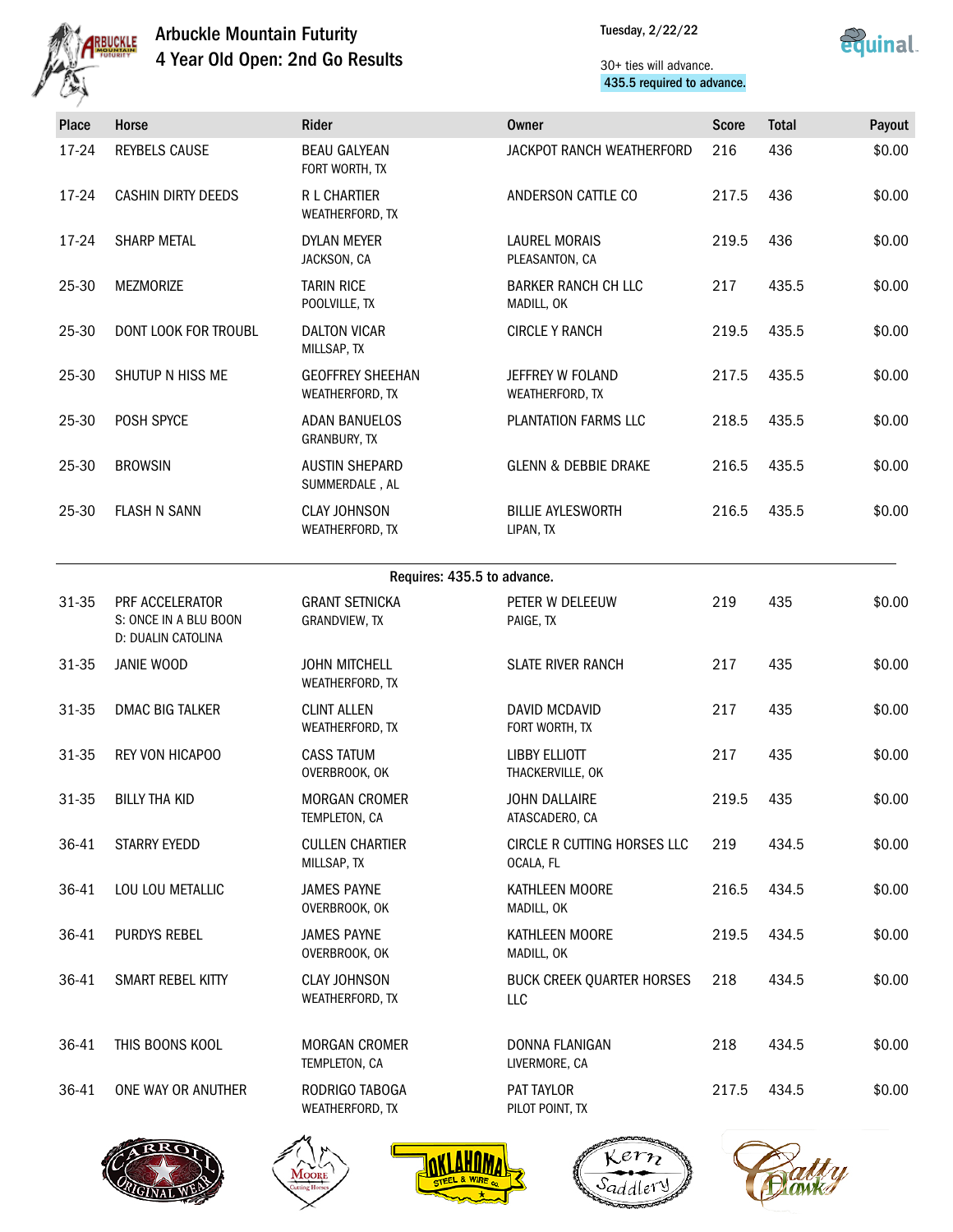

Tuesday, 2/22/22



| Place | Horse                                                             | Rider                                      | <b>Owner</b>                                 | <b>Score</b> | <b>Total</b> | Payout |
|-------|-------------------------------------------------------------------|--------------------------------------------|----------------------------------------------|--------------|--------------|--------|
| 42-45 | DMAC TAKE THE BET                                                 | <b>CLINT ALLEN</b><br>WEATHERFORD, TX      | DAVID MCDAVID<br>FORT WORTH, TX              | 217          | 434          | \$0.00 |
| 42-45 | MY LITTLE DENVER                                                  | <b>CLAY JOHNSON</b><br>WEATHERFORD, TX     | <b>CURTIS WEEKS</b><br>COTULLA, TX           | 216          | 434          | \$0.00 |
| 42-45 | <b>RONISH</b>                                                     | <b>CULLEN CHARTIER</b><br>MILLSAP, TX      | TERRI E BROWN<br>NOCONA, TX                  | 216          | 434          | \$0.00 |
| 42-45 | <b>MOTOWN CAT</b>                                                 | <b>GEOFFREY SHEEHAN</b><br>WEATHERFORD, TX | <b>BILLY EMERSON</b><br>RICHARDSON, TX       | 219          | 434          | \$0.00 |
| 46-48 | SMART ALEC METALLIC                                               | <b>GRANT SETNICKA</b><br>GRANDVIEW, TX     | SPENCER'S QUARTER HORSES                     | 217          | 433.5        | \$0.00 |
| 46-48 | <b>MAVRIK</b>                                                     | <b>R L CHARTIER</b><br>WEATHERFORD, TX     | ANDERSON CATTLE CO                           | 217.5        | 433.5        | \$0.00 |
| 46-48 | <b>TALKIN CATS</b>                                                | <b>JAIME SNIDER</b><br>RISING STAR, TX     | <b>JAMIE LYNN HILL</b><br><b>BASTROP, TX</b> | 212.5        | 433.5        | \$0.00 |
| 49-52 | <b>ROSALITTA</b>                                                  | LLOYD DENNIS COX<br>MARRIETTA, OK          | <b>CLAY JOHNSON</b><br>WEATHERFORD, TX       | 216.5        | 433          | \$0.00 |
| 49-52 | SMOOTH LIZZYLENA                                                  | <b>JOHN MITCHELL</b><br>WEATHERFORD, TX    | SLATE RIVER RANCH                            | 217          | 433          | \$0.00 |
| 49-52 | <b>EXTINGUISH</b>                                                 | <b>GRANT SETNICKA</b><br>GRANDVIEW, TX     | J FIVE HORSE RANCH MGMT LLC                  | 212          | 433          | \$0.00 |
| 49-52 | TF CHEX ARE BLUE                                                  | <b>MORGAN CROMER</b><br>TEMPLETON, CA      | <b>CLARKE BUTTE RANCH</b>                    | 215.5        | 433          | \$0.00 |
| 53-59 | EE COLUMBIAN RED                                                  | <b>GUY WOODS</b><br>PILOT POINT, TX        | EE RANCHES INC                               | 214          | 432.5        | \$0.00 |
| 53-59 | <b>METTALIC DUECE</b>                                             | <b>R L CHARTIER</b><br>WEATHERFORD, TX     | <b>DEBORAH S HEROLD</b><br>WEST POINT, IA    | 217.5        | 432.5        | \$0.00 |
| 53-59 | <b>JOHNNY WATER</b><br>S: METALLIC CAT<br>D: SPOOKYWEARINSTILETOS | <b>MORGAN CROMER</b><br>TEMPLETON, CA      | MONTE & CATHERINE LAMB                       | 214.5        | 432.5        | \$0.00 |
| 53-59 | <b>BAD REYMANCE</b><br>S: SIGALA REY<br>D: MISS REMANITA          | ERIC WISEHART<br>HEMET, CA                 | <b>RICK GALLES</b><br>ALBUQUERQUE, NM        | 215.5        | 432.5        | \$0.00 |
| 53-59 | ILL REYS YA                                                       | <b>HAYDEN UPTON</b><br>WEATHERFORD, TX     | SAVANNAH BELL<br>WEATHERFORD, TX             | 216.5        | 432.5        | \$0.00 |
| 53-59 | ONE NITE IN FT WORTH                                              | <b>JAMES PAYNE</b><br>OVERBROOK, OK        | KATHLEEN MOORE<br>MADILL, OK                 | 216          | 432.5        | \$0.00 |
| 53-59 | <b>STAG</b>                                                       | <b>CARA BREWER</b><br>JAY, OK              | <b>JIM HAWORTH</b><br>SOUTHWEST CITY, MO     | 216          | 432.5        | \$0.00 |
| 60-61 | <b>TWISTED BELIEVER</b>                                           | <b>CASS TATUM</b><br>OVERBROOK, OK         | <b>BEECHFORK RANCH</b>                       | 216          | 432          | \$0.00 |
| 60-61 | HOTT IN HEELS                                                     | LLOYD DENNIS COX<br>MARRIETTA, OK          | <b>JULIE JARMA</b><br>ARDMORE, OK            | 216          | 432          | \$0.00 |









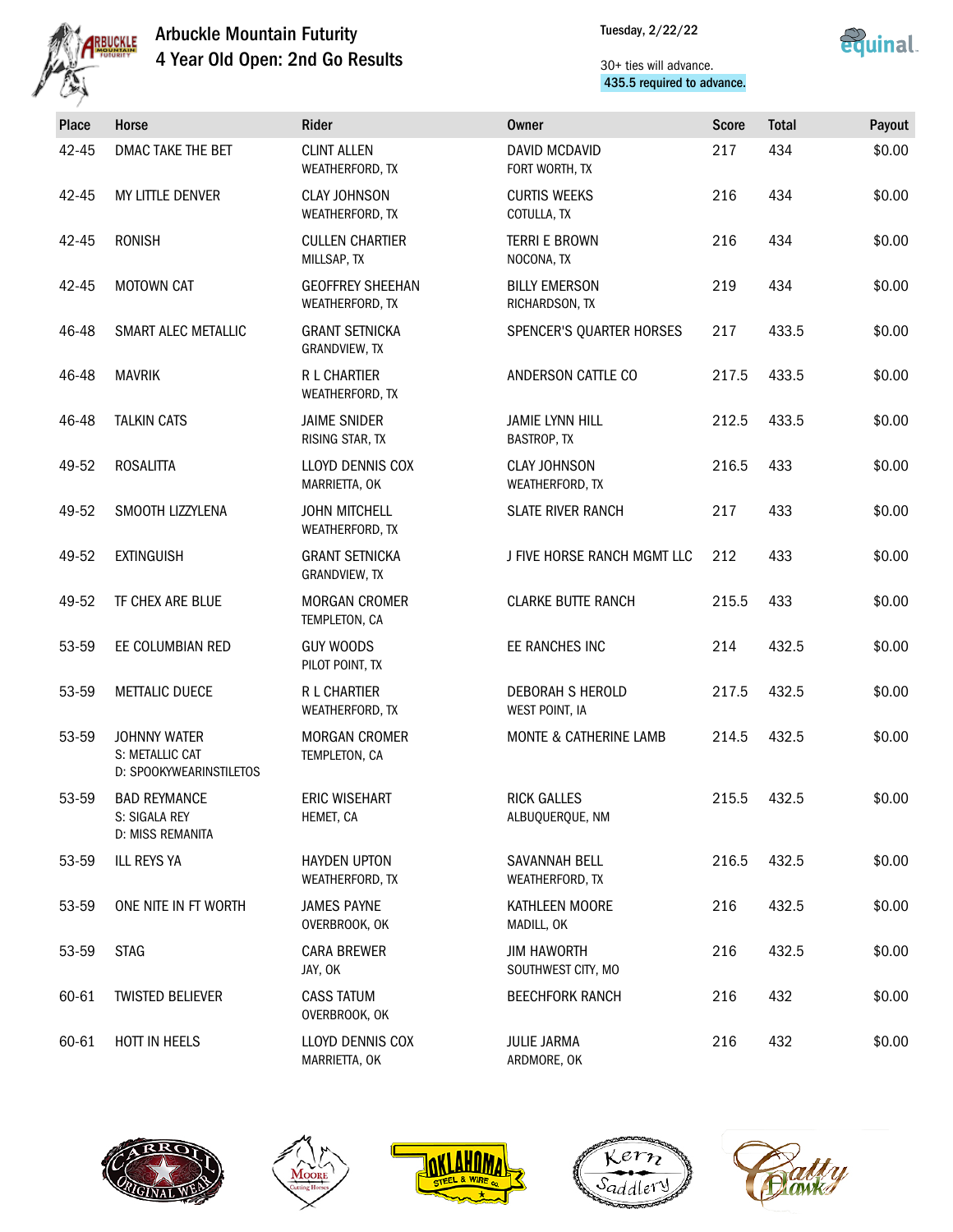



| Place     | Horse                                                                   | Rider                                      | <b>Owner</b>                                    | <b>Score</b> | <b>Total</b> | Payout |
|-----------|-------------------------------------------------------------------------|--------------------------------------------|-------------------------------------------------|--------------|--------------|--------|
| 62-64     | <b>STEELE MONKEY</b>                                                    | KODY DANE PORTERFIELD<br>WEATHERFORD, TX   | STANFORD RANCH PERFORMANCE 216<br><b>HORSES</b> |              | 431.5        | \$0.00 |
| 62-64     | <b>METALLIC MOANA</b>                                                   | <b>CARA BREWER</b><br>JAY, OK              | ANN HEIMBACH<br>DULUTH, MN                      | 216          | 431.5        | \$0.00 |
| 62-64     | <b>MISS CALLIE REY</b>                                                  | <b>GARRETT HAMPTON</b><br>WEATHERFORD, TX  | <b>JIM CRAWFORD</b><br>LEXINGTON, NE            | 215.5        | 431.5        | \$0.00 |
| 65-68     | DMAC KATZALOU                                                           | <b>CLINT ALLEN</b><br>WEATHERFORD, TX      | <b>DAVID MCDAVID</b><br>FORT WORTH, TX          | 213          | 431          | \$0.00 |
| 65-68     | ROYAL OVER ICE                                                          | MICHAEL COOPER<br>WEATHERFORD, TX          | <b>PATRICK BENDELE</b><br>SAN ANTONIO, TX       | 216          | 431          | \$0.00 |
| 65-68     | <b>LOVE BYRD</b>                                                        | <b>MICHAEL COOPER</b><br>WEATHERFORD, TX   | <b>JIMMY PURSELLEY</b><br><b>BURLESON, TX</b>   | 214.5        | 431          | \$0.00 |
| 65-68     | THA GIRL NEXT DOOR                                                      | <b>JAMES PAYNE</b><br>OVERBROOK, OK        | ROBERT MASTERSON<br><b>GUTHRIE, TX</b>          | 215          | 431          | \$0.00 |
| 69-71     | <b>STARDUSTH</b>                                                        | <b>HAYDEN UPTON</b><br>WEATHERFORD, TX     | <b>LEE SWEEM</b><br>NASHVILLE, NC               | 213          | 430.5        | \$0.00 |
| 69-71     | <b>REYZIN MEMORIES</b>                                                  | <b>GAVIN M JORDAN</b><br>WEATHERFORD, TX   | <b>TOM WATSON</b><br><b>OVERLAND PARK, KS</b>   | 215          | 430.5        | \$0.00 |
| 69-71     | SHEZA BAD MAMA JAMA<br>S: BOON TOO SUEN<br>D: CAT O CONNOR              | MICHAEL COOPER<br>WEATHERFORD, TX          | <b>MOLLY BELLEFEUILLE</b><br>WEATHERFORD, TX    | 214.5        | 430.5        | \$0.00 |
| 72-75     | <b>REYLLY HOT</b>                                                       | R L CHARTIER<br>WEATHERFORD, TX            | <b>DEE MERRITT</b><br>POOLVILLE, TX             | 212          | 429.5        | \$0.00 |
| 72-75     | REYZIN SMOOTH CASH<br>S: REYZIN THE CASH<br>D: SMOOTH PEANUTBUTTER      | <b>GEOFFREY SHEEHAN</b><br>WEATHERFORD, TX | <b>IRON ROSE RANCH</b>                          | 211          | 429.5        | \$0.00 |
| $72 - 75$ | DANCERS DUAL N BOON<br>S: ONCE IN A BLU BOON<br>D: DANCERS FIRST CUTTIN | RODRIGO TABOGA<br>WEATHERFORD, TX          | DANIELLE CARLTON<br>ALEDO, TX                   | 213.5        | 429.5        | \$0.00 |
| 72-75     | <b>REY TWO SMART</b>                                                    | MORGAN CROMER<br>TEMPLETON, CA             | <b>TAMMY VALLEY</b><br>ENCINITAS, CA            | 213.5        | 429.5        | \$0.00 |
| 76-79     | PEPTOS REBEL                                                            | <b>TOMMY MARVIN</b><br>BARNSDALL, OK       | <b>BERNARD TAYLOR</b><br>HOUSTON, MO            | 212.5        | 429          | \$0.00 |
| 76-79     | <b>SCATS LITTLE REBEL</b>                                               | <b>TOMMY MARVIN</b><br>BARNSDALL, OK       | <b>RICK MILLER</b><br>SPOKANE, MO               | 213          | 429          | \$0.00 |
| 76-79     | PRETTIEST PENNY<br>S: DUAL REY<br>D: PEPTOS STYLISH                     | <b>GRANT SETNICKA</b><br>GRANDVIEW, TX     | ELIZABETH PARA<br>OTHELLO, WA                   | 213          | 429          | \$0.00 |
| 76-79     | <b>STEVI NICKS</b>                                                      | CHRIS JOHNSRUD<br>WEATHERFORD, TX          | <b>BILL LACY</b><br>CRESTED BUTTE, CO           | 213          | 429          | \$0.00 |
| 80        | CINCO DE METALLICA                                                      | <b>CULLEN CHARTIER</b><br>MILLSAP, TX      | <b>GREGORY S WILLIAMSON</b><br>FORT WORTH, TX   | 212          | 428.5        | \$0.00 |